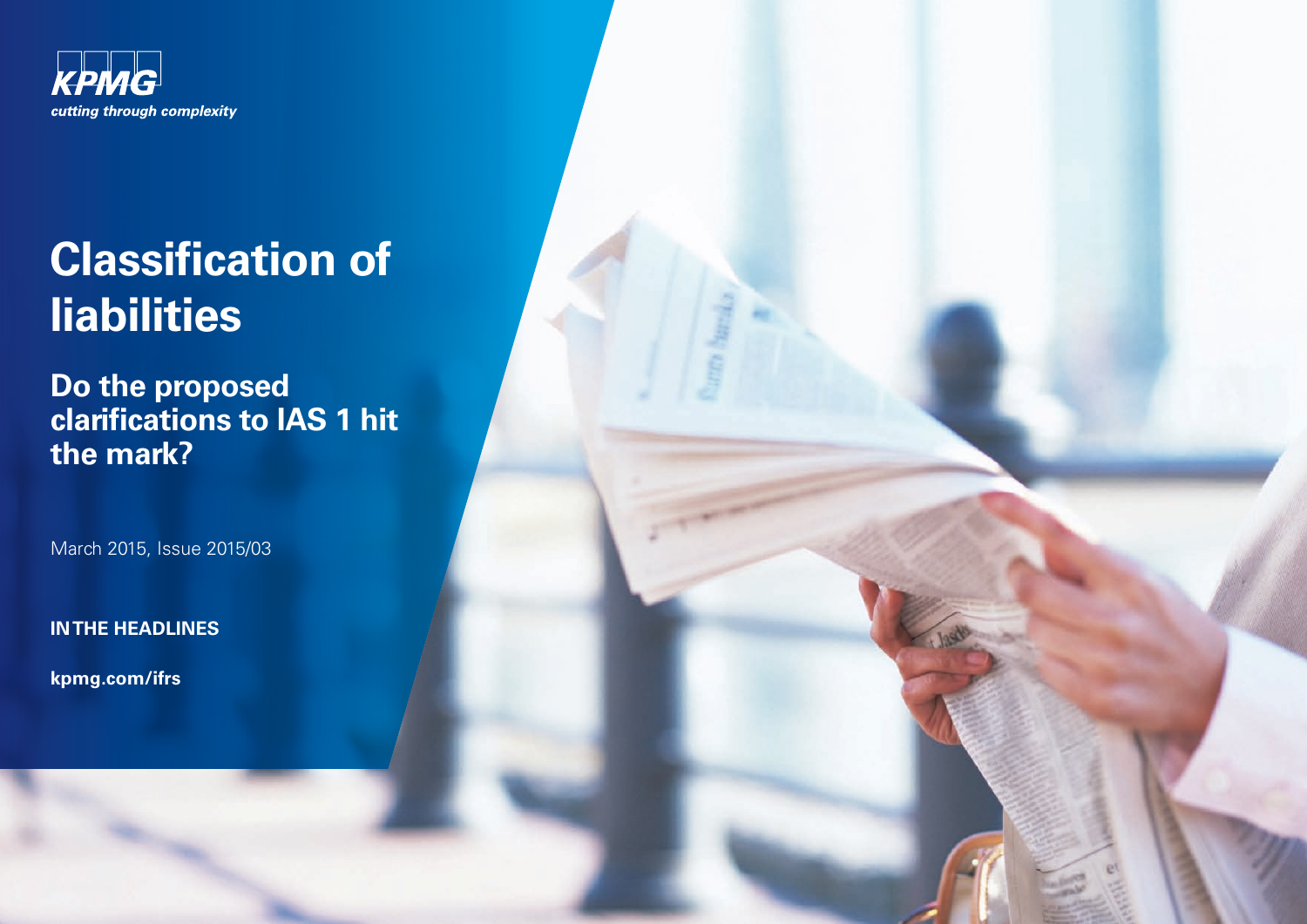### **The need for clearer guidance**

Under IFRS, most companies present a balance sheet that classifies liabilities as either current or non-current. This split has traditionally been helpful in understanding a company's ability to meet its liabilities in the short term, although the introduction of enhanced disclosure of maturity and liquidity risk has reduced its relevance.

Even so, companies and users have long struggled with the application of these classification requirements, particularly for loans. It has become a very emotive issue because of the inconsistency between existing requirements, which has caused much debate and confusion in practice.

It is therefore welcome that the IASB is reconsidering this area of IFRS, through its exposure draft<sup>1</sup> issued on 10 February 2015.

## **Key proposals**

The proposals confirm that the classification as current/non-current is based on facts and circumstances at the reporting date, and that the probability of continuing to meet conditions is irrelevant – this has been the case since the IASB amended the requirements in 2003 and is straightforward to apply to, for example, breaches of covenants.

However, potential confusion remains with the proposals to modify the existing classification criteria. At present, IFRS requires that two criteria must *both* be met to classify a liability as non-current:

- the liability must not be due to be settled within 12 months after the reporting period; and
- the company must have an unconditional right to defer settlement of the liability for at least 12 months after the reporting period.

The proposals delete the word 'unconditional' from the second criterion – i.e. the company must now merely have a 'right' at the end of the reporting period to defer settlement for at least 12 months in order to classify the liability as non-current (assuming that the other criteria are met). Furthermore, references to 'discretion' are replaced by reference to a 'right' in referring to rollover.

These changes have the potential to create diversity in practice, such that reasonable people may reach different conclusions for the same fact patterns.

1. ED/2015/1 *Classification of Liabilities (Proposed amendments to IAS 1*). 2. Paragraph 69(d) of IAS 1 *Presentation of Financial Statements*.

## **Continued confusion**

The potential confusion can be illustrated in the following example, which contrasts:

- a long-term loan that contains conditions i.e. covenants; and
- a short-term loan that can be rolled over only if the same conditions are met at the date of rollover.

Assume that a company with a year end of 31 December has two liabilities, as follows.

| <b>Example</b>                                                                              | <b>Term loan of 1 million</b>                                                                                                                                                                                                                                                                                                                                                                                         | <b>Rollover facility of 1 million</b>                                                                                                                                                                                                                                                                                                                                                                                                                                                                                                                                                                                                                                                                                                                                                                                                                                                                                                                                                                                                                                                                                                                                                                                                                                                                                                                                                  |
|---------------------------------------------------------------------------------------------|-----------------------------------------------------------------------------------------------------------------------------------------------------------------------------------------------------------------------------------------------------------------------------------------------------------------------------------------------------------------------------------------------------------------------|----------------------------------------------------------------------------------------------------------------------------------------------------------------------------------------------------------------------------------------------------------------------------------------------------------------------------------------------------------------------------------------------------------------------------------------------------------------------------------------------------------------------------------------------------------------------------------------------------------------------------------------------------------------------------------------------------------------------------------------------------------------------------------------------------------------------------------------------------------------------------------------------------------------------------------------------------------------------------------------------------------------------------------------------------------------------------------------------------------------------------------------------------------------------------------------------------------------------------------------------------------------------------------------------------------------------------------------------------------------------------------------|
| <b>Fact pattern</b>                                                                         | • Five-year term loan, fully drawn down<br>• Term loan drawn down at 1 October 20X5,<br>with a due date of 30 September 20Y0<br>• Annual covenant test* based on<br>information at 30 September that renders<br>the loan repayable on demand if breached                                                                                                                                                              | Five-year facility, fully drawn down<br>• One-year loan drawn down at 1 October 20X5, with intent to roll<br>over on 1 October 20X6<br>Ability to roll over loan is conditional on compliance with the<br>same covenant test* as the term loan                                                                                                                                                                                                                                                                                                                                                                                                                                                                                                                                                                                                                                                                                                                                                                                                                                                                                                                                                                                                                                                                                                                                         |
| <b>Analysis</b><br><i>(assessment</i><br>made at<br>year end<br><b>31 December</b><br>20X5) | Under existing and proposed requirements<br>Both criteria are met at the reporting date.<br>The loan is not due for settlement in less<br>than 12 months, either in accordance with its<br>maturity or because of breaches that exist at<br>the reporting date.<br>The existence or probability of breaches after<br>the reporting date are irrelevant.<br>Therefore, the term loan is classified as non-<br>current. | <b>Under existing requirements</b><br>At the reporting date, the rollover facility gives the company a<br>right to avoid repayment only if it meets certain conditions at a<br>date in the future. In other words, under an existing criterion <sup>2</sup> , it<br>is conditional and, arguably, current.<br><b>Under proposed requirements</b><br>At the reporting date, the company has the right to roll over the<br>facility at a future date. This right is conditional on compliance<br>with covenants at a future date. However, under the proposed<br>requirements, it may appear sufficient that the company has<br>a right - conditional or otherwise - to justify classification as<br>non-current.<br>One may believe that the classification of the two liabilities<br>should be the same, as they are economically similar: the<br>uncertain future compliance with the conditions in the rollover<br>facility is in essence the same as the continued uncertain future<br>compliance with the covenants in the term loan.<br>Accordingly, one may consider that the changes proposed by the<br>IASB – notably to delete the word 'unconditional' – achieve this,<br>and that in the future the amount drawn down under the rollover<br>facility will be classified as non-current.<br>As we discuss in this publication, others may read the<br>proposals differently. |

\* Assume that the ability to satisfy the covenants is not wholly within the company's control.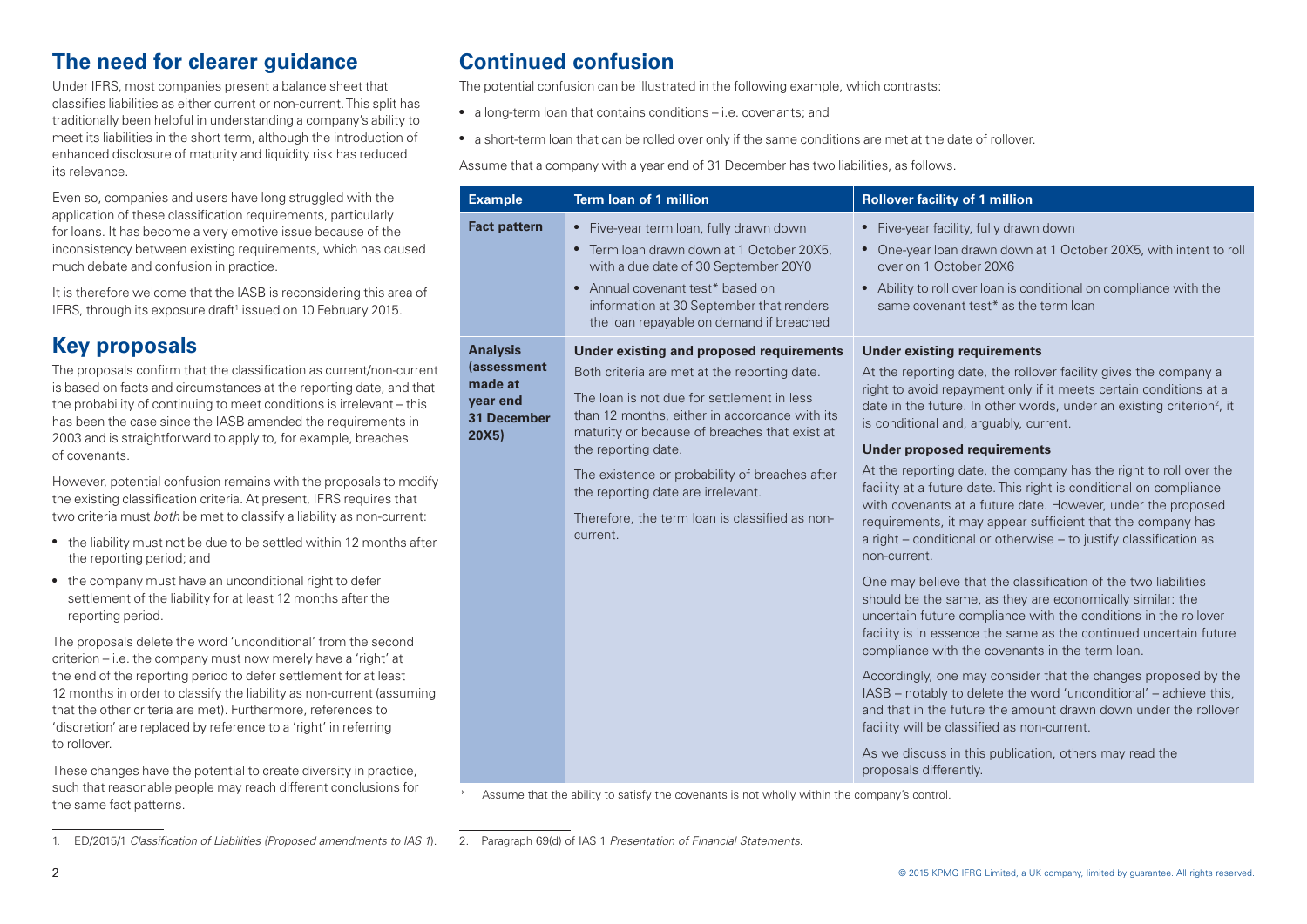#### **When is a right not quite a right?**

The conclusion in the example to classify the rollover facility as non-current may feel appropriate because of the analogy to an economically equivalent term loan. But as there may be an alternative view, it prompts the question: when is a right not quite a right?

For example, should the borrowing still be classified as non-current if the 'right' is conditional on meeting some other future financial test, or on the condition that there are no 'material adverse changes' in the prospective borrower's financial position? These are both common scenarios. Or, what if the 'right' amounted to little more than a right to apply for a loan at a future date, to be considered consistent with the bank's lending criteria?

These are all 'rights', albeit with future conditions, none of which are breached at the reporting date, but all of which are fundamental to whether the company will be able to exercise any right to roll over the facility in the future. Ultimately, a question arises as to whether a 'right' that you can't exercise until a future date, which is based on conditions that are uncertain to be met at that date, is in fact a right at all.

At present, the company also has to have 'discretion' to roll over the loan – can you have discretion if you need the bank's permission at a future date? The IASB proposes to replace that test with a requirement that the company need only have a 'right'.

So, the risk is that the IASB's proposal to delete the word 'unconditional' and refer only to the existence of a 'right' will simply raise a new problem: when is a right not quite a right? Unless clarified, significant diversity in practice may result, risking a new expectation gap between preparers and users.

#### **Need for a broader rethink?**

To produce a more intuitive, consistently applied standard, the IASB could perhaps address a number of other practical problems, rather than focusing on a single issue. Examples include:

- why periods of grace are linked to the rectification of breaches (paragraph 75 of IAS 1);
- how to classify derivatives as current or non-current; and
- how to estimate the current portion of a long-term loan.

But if the IASB pursues a clarification of this relatively narrow issue, then we would welcome a clarification as to what is meant by a 'right'; preparers and users would then know what the requirement means and users could not misinterpret a company's rights as more than they are.

In addition, we suggest that the IASB might go further and ask users whether a current/non-current classification continues to be relevant given that separate disclosures now exist on liquidity risk and contractual maturity, and then put forward proposals that respond to users' needs.

#### **Next steps**

The IASB has requested comments from all stakeholders. The comment period is open until 10 June 2015.

## **Find out more**

For more information, read the [IASB press release](http://www.ifrs.org/Alerts/PressRelease/Pages/IASB-publishes-proposals-to-clarify-the-way-liabilities-are-classified-February-2015.aspx) or speak to your usual KPMG contact.

**K**We are concerned that the proposals may not bring clarity, and so might risk continued diversity in practice. A broader rethink may be needed.yy

– David Littleford, KPMG's global IFRS presentation leader